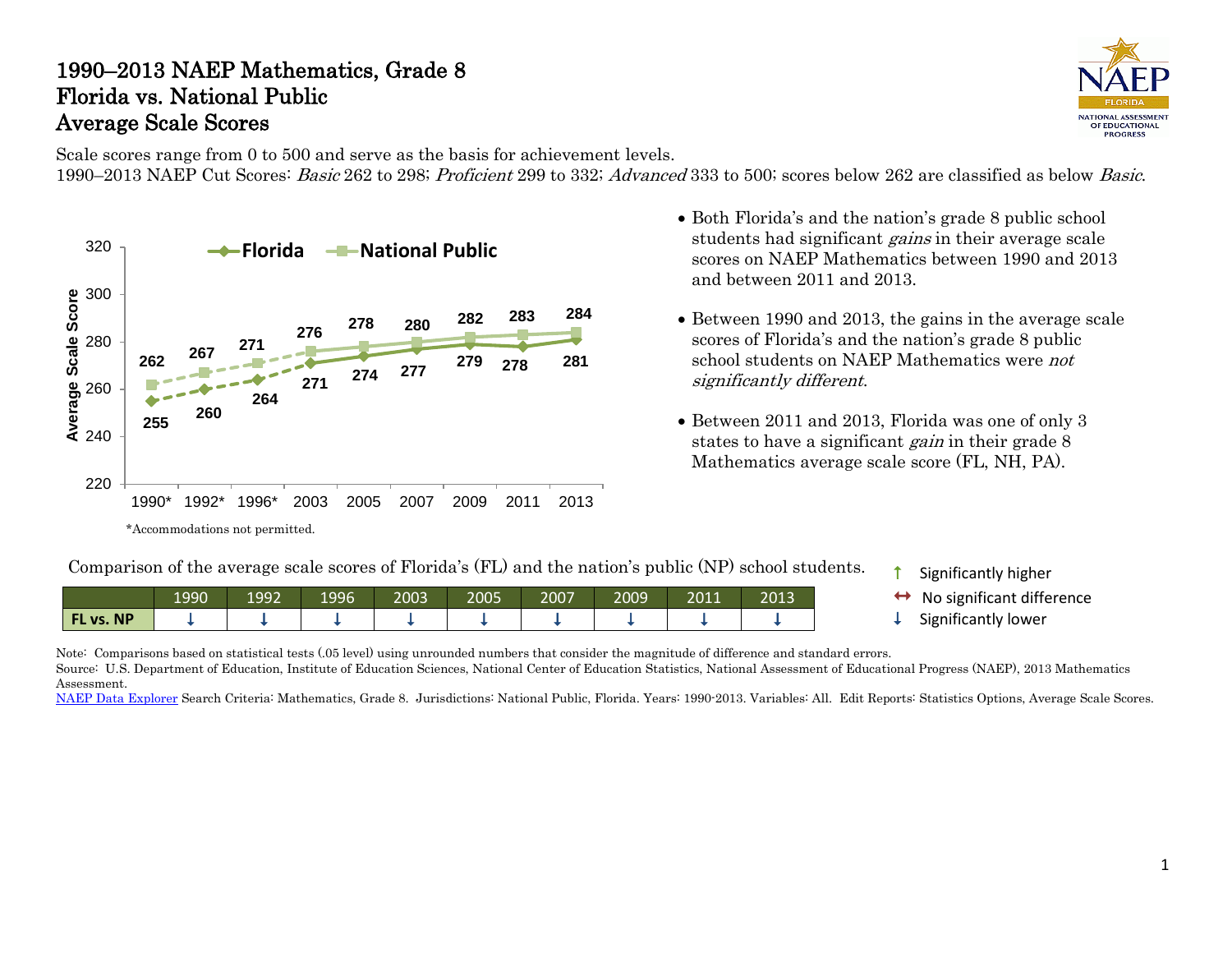# 1990–2013 NAEP Mathematics, Grade 8 Florida vs. National Public Achievement Levels, at or above *Basic* and at or above *Proficient*



Scale scores range from 0 to 500 and serve as the basis for achievement levels.

1990–2013 NAEP Cut Scores: Basic 262 to 298; Proficient 299 to 332; Advanced 333 to 500; scores below 262 are classified as below Basic.



- There was a significant *gain* in the percentage of both Florida's and the nation's grade 8 public school students performing at or above Basic and at or above Proficient on NAEP Mathematics between 1990 and 2013.
- Between 1990 and 2013, the gain in the percentage of Florida's grade 8 public school students performing at or above Basic on NAEP Mathematics was significantly greater than the nation's.
- Between 1990 and 2013, the gains in the percentages of Florida's and the nation's grade 8 public school students performing at or above Proficient on NAEP Mathematics were not significantly different.
- Between 2011 and 2013, the percentage of Florida's grade 8 public school students performing at or above Proficient on NAEP Mathematics improved significantly.

\*Accommodations not permitted.

Comparison of the percentages of Florida's (FL) and the nation's public (NP) school students performing at or above *Basic* and at or above Proficient.

|                                      | 1990 | 1992 | 1996 | 2003 | 2005 | 2007 | 2009 | 2011 | 2013 |
|--------------------------------------|------|------|------|------|------|------|------|------|------|
| at or above <i>Basic</i> – FL vs. NP |      |      |      |      |      |      |      |      |      |
| at or above Proficient $-$ FL vs. NP |      |      |      |      |      |      |      |      |      |

- **1** Significantly higher
- $\leftrightarrow$  No significant difference<br>  $\downarrow$  Significantly lower

Notes: Comparisons based on statistical tests (.05 level) using unrounded numbers that consider the magnitude of difference and standard errors.

at or above Basic: Partial mastery of prerequisite knowledge and skills needed for proficient work; at or above Proficient: Mastery of complex material; higher than grade level performance. Source: U.S. Department of Education, Institute of Education Sciences, National Center of Education Statistics, National Assessment of Educational Progress (NAEP), 2013 Mathematics Assessment.

[NAEP Data Explorer](http://nces.ed.gov/nationsreportcard/naepdata/) Search Criteria: Mathematics, Grade 8. Jurisdictions: National Public, Florida. Years: 1990-2013. Variables: All. Edit Reports: Statistics Options, Achievement Levels, Cumulative.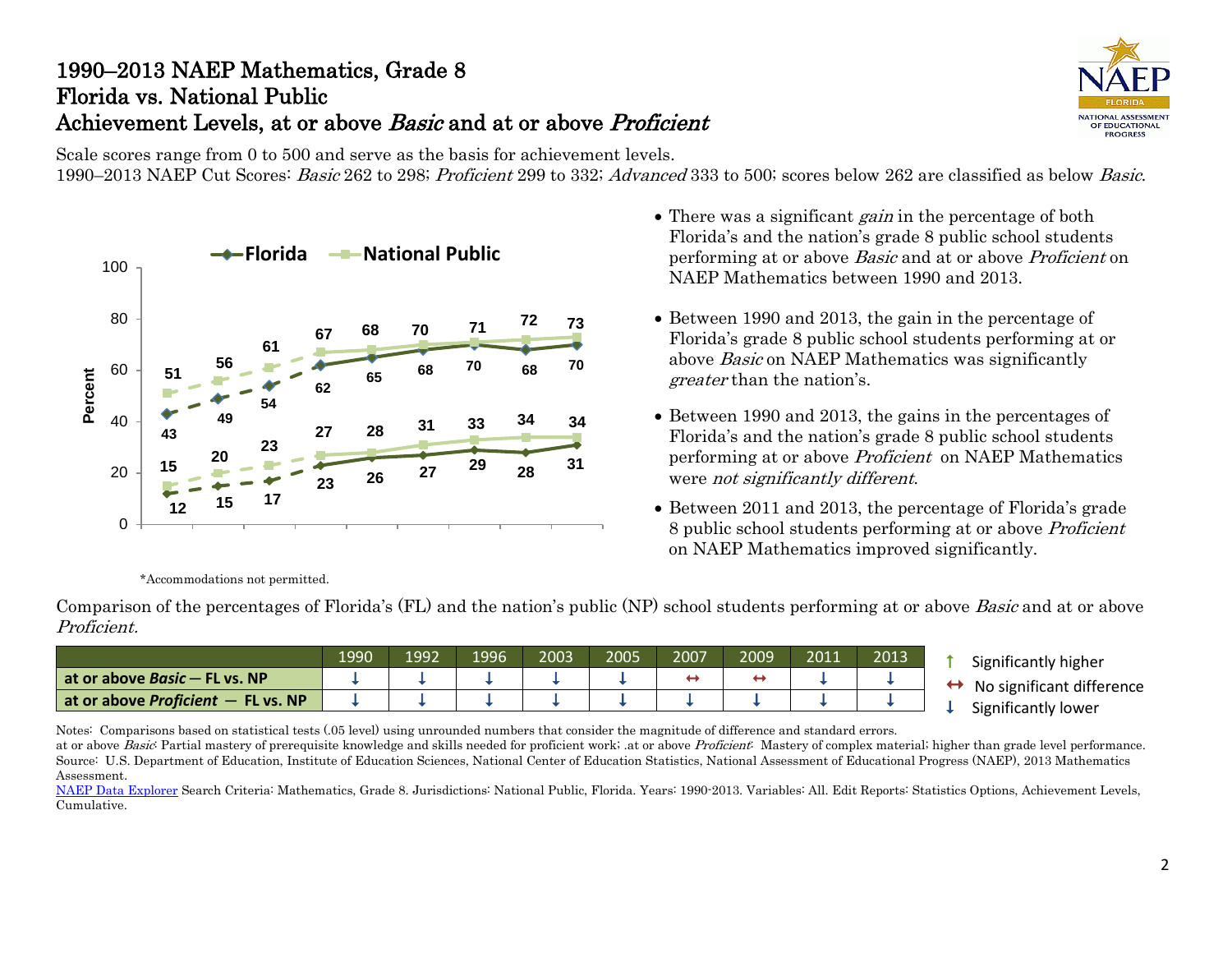### 1990–2013 NAEP Mathematics, Grade 8 Florida vs. National Public Average Scale Scores, Race/Ethnicity



Scale scores range from 0 to 500 and serve as the basis for achievement levels. 1990–2013 NAEP Cut Scores: Basic 262 to 298; Proficient 299 to 332; Advanced 333 to 500; scores below 262 are classified as below Basic.



\*Accommodations not permitted.

Comparison of the average scale scores of Florida's (FL) and the nation's public (NP) school White, Hispanic, and African-American students.

1990 1992 1996 2003 2005 2007 2009 2011 2013 **White – FL vs. NP**  $\downarrow$   $\downarrow$   $\rightarrow$   $\rightarrow$   $\rightarrow$   $\rightarrow$   $\rightarrow$   $\rightarrow$   $\rightarrow$   $\downarrow$   $\downarrow$   $\downarrow$   $\rightarrow$ **Hispanic – FL vs. NP**  $\rightarrow$   $\rightarrow$   $\rightarrow$   $\rightarrow$   $\rightarrow$   $\rightarrow$   $\rightarrow$   $\uparrow$   $\uparrow$   $\uparrow$   $\uparrow$   $\uparrow$   $\uparrow$   $\uparrow$   $\uparrow$   $\uparrow$   $\uparrow$   $\uparrow$   $\uparrow$   $\uparrow$ **African-American – FL vs. NP** T

- Florida's and the nation's White, Hispanic, and African-American grade 8 public school students had significant *gains* in their average scale scores on NAEP Mathematics between 1990 and 2013.
- There were *no significant differences* between the gains in the average scale scores of Florida's and the nation's grade 8 White, Hispanic, and African-American public school students between 1990 and 2013 on NAEP Mathematics.
- Between 2011 and 2013, the average scale scores of Florida's grade 8 White and African-American public school students improved from scoring below the national average to not significantly different from the national average.
	- $\uparrow$  Significantly higher
	- $\leftrightarrow$  No significant difference<br>  $\downarrow$  Significantly lower
	-

Note: Comparisons based on statistical tests (.05 level) using unrounded numbers that consider the magnitude of difference and standard errors. Source: U.S. Department of Education, Institute of Education Sciences, National Center of Education Statistics, National Assessment of Educational Progress (NAEP), 2013 Mathematics

Assessment. [NAEP Data Explorer](http://nces.ed.gov/nationsreportcard/naepdata/) Search Criteria: Mathematics, Grade 8. Jurisdictions: National Public, Florida. Years: 1990-2013. Variables: Race/Ethnicity used to report trends, school-reported. Edit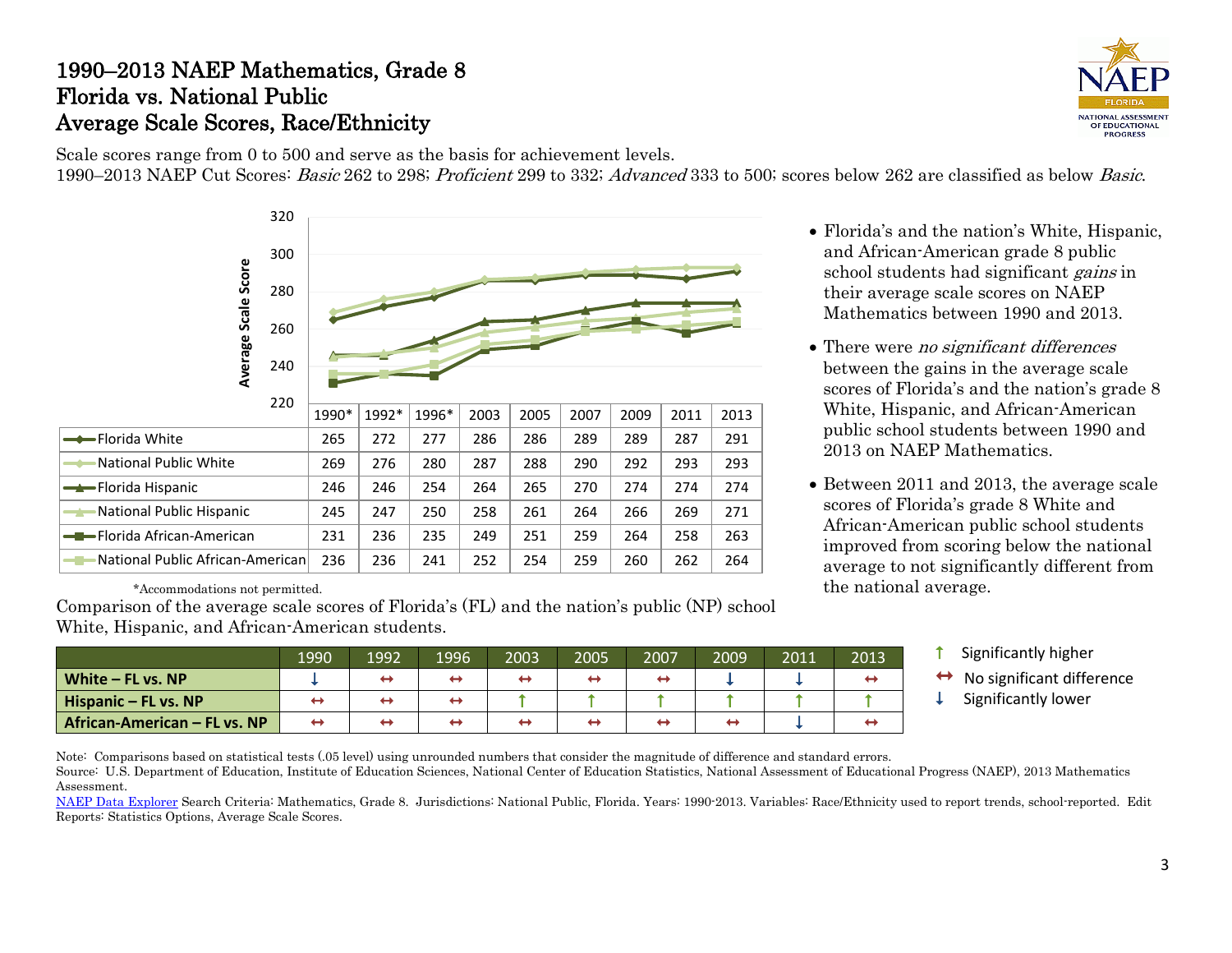# 1990–2013 NAEP Mathematics, Grade 8 Florida vs. National Public Achievement Level, at or above Proficient, Race/Ethnicity



Scale scores range from 0 to 500 and serve as the basis for achievement levels. 1990–2013 NAEP Cut Scores: Basic 262 to 298; Proficient 299 to 332; Advanced 333 to 500; scores below 262 are classified as below Basic.



\*Accommodations not permitted. f

Comparison of the percentages of Florida's (FL) and nation's public (NP) school White, Hispanic, and African-American students performing at or above Proficient.

 $\leftrightarrow$ 

- There were significant *gains* in the percentages of both Florida's and the nation's grade 8 public school White, Hispanic, and African-American students performing at or above Proficient on NAEP Mathematics between 1990 and 2013.
- There was *no significant difference* between the gains of Florida's and the nation's grade 8 White, Hispanic, and African-American public school students between 1990 and 2013 performing at or above Proficient on NAEP Mathematics.
- Between 2011 and 2013, Florida's grade 8 public school Hispanic students improved rom scoring not significantly different from the nation to significantly higher than the nation.

|  | Significantly higher |  |
|--|----------------------|--|
|--|----------------------|--|

- $\leftrightarrow$  No significant difference<br>  $\downarrow$  Significantly lower
	-

**African-American – FL vs. NP** Notes: Comparisons based on statistical tests (.05 level) using unrounded numbers that consider the magnitude of difference and standard errors. at or above Basic: Partial mastery of prerequisite knowledge and skills needed for proficient work.; at or above Proficient: Mastery of complex material; higher than grade level performance.

**White – FL vs. NP Hispanic – FL vs. NP**  $\rightarrow$   $\rightarrow$   $\rightarrow$   $\rightarrow$   $\rightarrow$   $\rightarrow$   $\rightarrow$   $\uparrow$   $\rightarrow$   $\uparrow$   $\uparrow$   $\uparrow$   $\rightarrow$   $\uparrow$   $\rightarrow$   $\uparrow$   $\uparrow$   $\rightarrow$   $\uparrow$   $\uparrow$   $\rightarrow$   $\uparrow$   $\uparrow$   $\uparrow$   $\uparrow$   $\uparrow$   $\uparrow$   $\uparrow$   $\uparrow$   $\uparrow$   $\uparrow$   $\uparrow$   $\uparrow$   $\uparrow$   $\uparrow$ 

Source: U.S. Department of Education, Institute of Education Sciences, National Center of Education Statistics, National Assessment of Educational Progress (NAEP), 2013 Mathematics Assessment.

1990 1992 1996 2003 2005 2007 2009 2011 2013

[NAEP Data Explorer](http://nces.ed.gov/nationsreportcard/naepdata/) Search Criteria: Mathematics, Grade 8. Jurisdictions: National Public, Florida. Years: 1990-2013. Variables: Race/Ethnicity used to report trends, school-reported. Edit Reports: Statistics Options, Achievement Levels, Cumulative.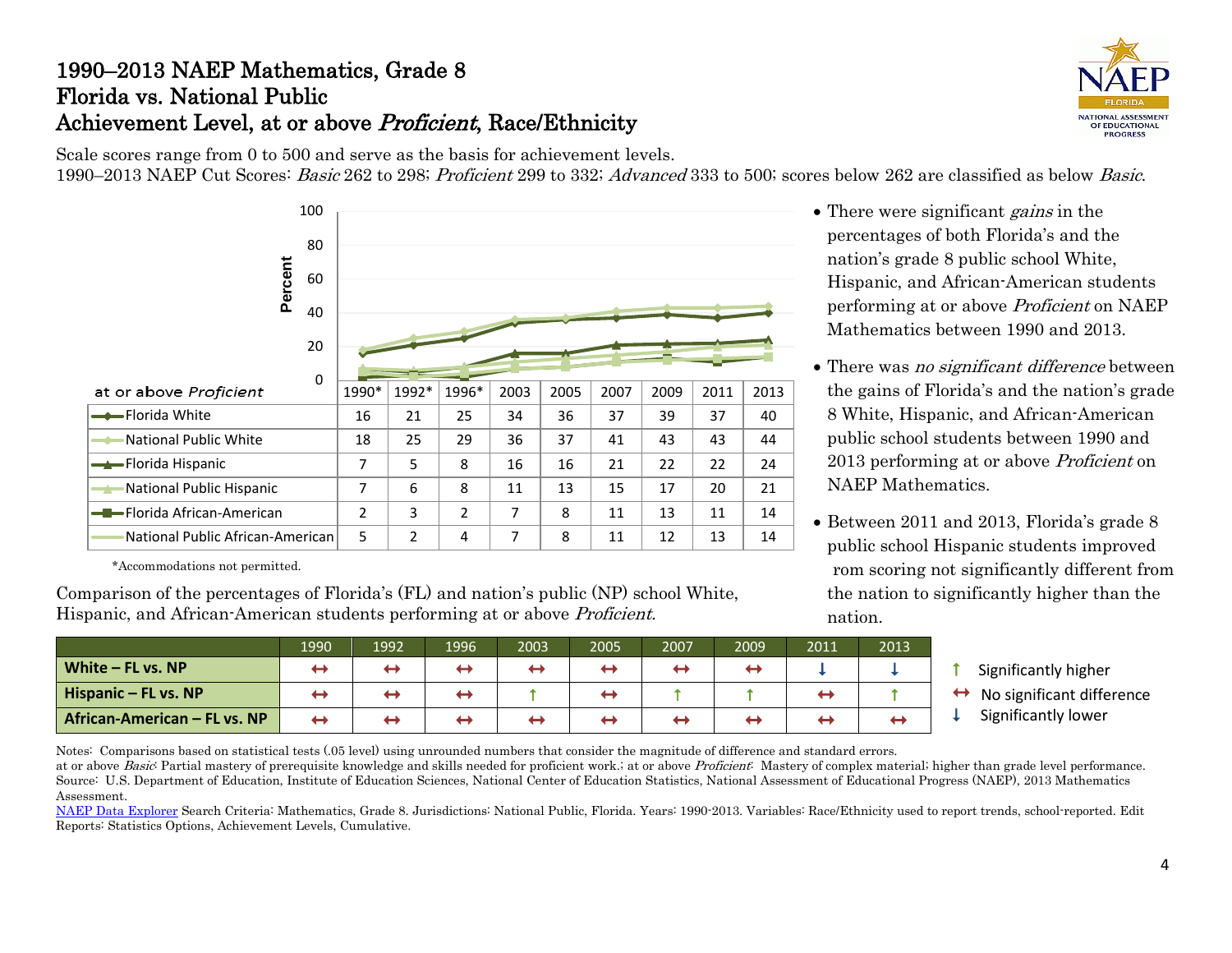# 2003–2013 NAEP Mathematics, Grade 8 Florida vs. National Public Average Scale Scores, Eligibility for National School Lunch Program (NSLP)



Scale scores range from 0 to 500 and serve as the basis for achievement levels. 2003–2013 NAEP Cut Scores: Basic 262 to 298; Proficient 299 to 332; Advanced 333 to 500; scores below 262 are classified as below Basic.



- Both Florida's and the nation's grade 8 public school students eligible for the National School Lunch Program (NSLP) had significant *gains* in their average scale scores on NAEP Mathematics between 2003 and 2013 and between 2011 and 2013
- Between 2011 and 2013, the average scale scores of Florida's grade 8 public school students eligible for the National School Lunch Program (NSLP) participating in NAEP Mathematics improved from being significantly lower than the nation to being not significantly different from the nation.

Comparison of the average scale scores of Florida's (FL) and the nation's public (NP) school students eligible for the National School Lunch Program (NSLP).

|                           | 2003 | 2005' | 2007 | 2009' | 2011 | 2013 |
|---------------------------|------|-------|------|-------|------|------|
| NSLP Eligible - FL vs. NP |      |       |      |       |      |      |

- Significantly higher
- $\leftrightarrow$  No significant difference<br>  $\downarrow$  Significantly lower
- 

Note: Comparisons based on statistical tests (.05 level) using unrounded numbers that consider the magnitude of difference and standard errors. Source: U.S. Department of Education, Institute of Education Sciences, National Center of Education Statistics, National Assessment of Educational Progress (NAEP), 2013 Mathematics Assessment.

[NAEP Data Explorer](http://nces.ed.gov/nationsreportcard/naepdata/) Search Criteria: Mathematics, Grade 8. Jurisdictions: National Public, Florida. Years: 2003-2013. Variables: National School Lunch Program eligibility, 3 categories. Edit Reports: Statistics Options, Average Scale Scores.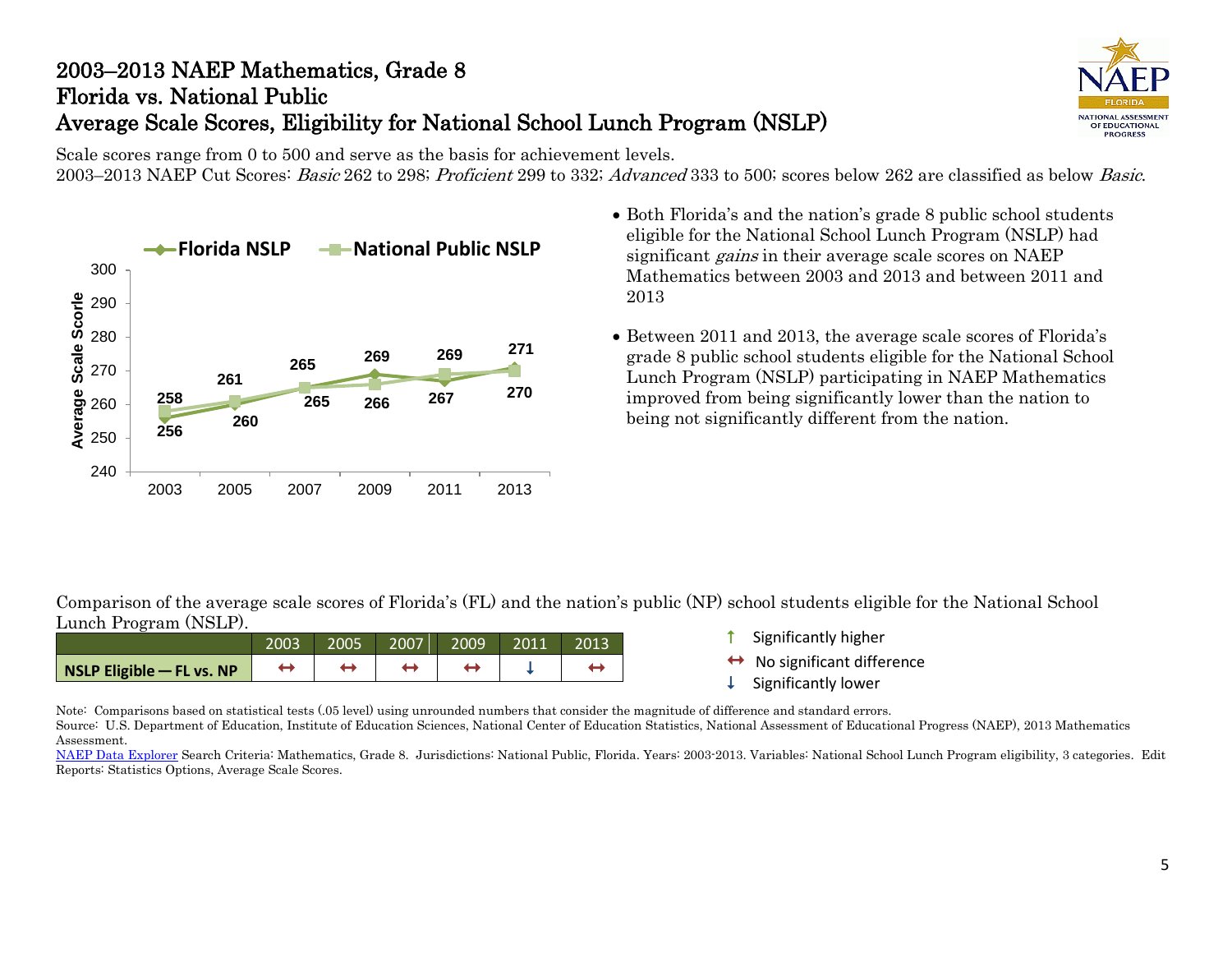### 2003–2013 NAEP Mathematics, Grade 8 Florida vs. National Public Achievement Levels, at or above Basic and at or above Proficient Eligibility for National School Lunch Program (NSLP)

NATIONAL ASSESSMENT OF EDUCATIONAL **PROGRESS** 

Scale scores range from 0 to 500 and serve as the basis for achievement levels. 2003–2013 NAEP Cut Scores: Basic 262 to 298; Proficient 299 to 332; Advanced 333 to 500; scores below 262 are classified as below Basic.



- There was a significant *gain* in the percentage of both Florida's and the nation's grade 8 public school students eligible for the National School Lunch Program (NSLP) performing at or above Basic and at or above Proficient on NAEP Mathematics between 2003 and 2013.
- Between 2011 and 2013, there was a *gain* the percentage of Florida's grade 8 public school students eligible for the National School Lunch Program (NSLP) performing at or above Proficient on NAEP Mathematics.
- Between 2011 and 2013, the percentage of Florida's grade 8 public school students eligible for the National School Lunch Program (NSLP) performing at or above Proficient on NAEP Mathematics improved from being below the national average to being not significantly different from the national average.

Comparison of the percentages of Florida's (FL) and the nation's public (NP) school students eligible for the National School Lunch Program (NSLP) performing at or above *Basic* and at or above *Proficient*.

|                                                    | 2003 | 2005 | 2007 | 2009 | 2013 |                                                        |
|----------------------------------------------------|------|------|------|------|------|--------------------------------------------------------|
| NSLP Eligible at or above Basic $-$ FL vs. NP      |      |      |      |      |      | Significantly higher<br>No significant difference<br>↔ |
| NSLP Eligible at or above Proficient $-$ FL vs. NP |      |      |      |      |      | Significantly lower                                    |

Notes: Comparisons based on statistical tests (.05 level) using unrounded numbers that consider the magnitude of difference and standard errors. at or above Basic Partial mastery of prerequisite knowledge and skills needed for proficient work; at or above Proficient: Mastery of complex material; higher than grade level performance. Source: U.S. Department of Education, Institute of Education Sciences, National Center of Education Statistics, National Assessment of Educational Progress (NAEP), 2013 Mathematics

Assessment. [NAEP Data Explorer](http://nces.ed.gov/nationsreportcard/naepdata/) Search Criteria: Mathematics, Grade 8. Jurisdictions: National Public, Florida. Years: 2003-2013. Variables: National School Lunch Program eligibility, 3 categories. Edit Reports: Statistics Options, Achievement Levels, Cumulative.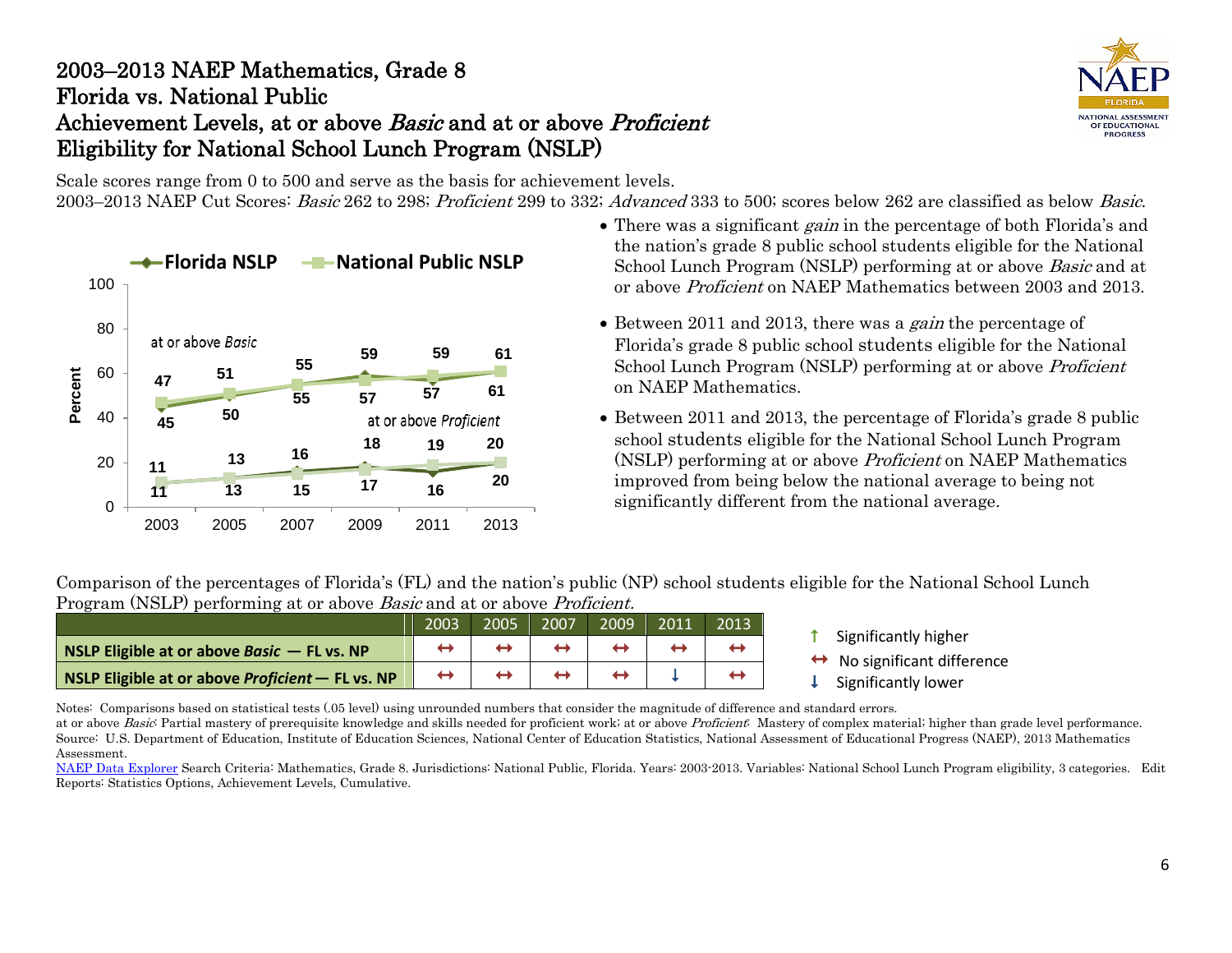### 2003–2013 NAEP Mathematics, Grade 8 Florida vs. National Public Average Scale Scores, Students with Disabilities (SD)



Scale scores range from 0 to 500 and serve as the basis for achievement levels. 2003–2013 NAEP Cut Scores: Basic 262 to 298; Proficient 299 to 332; Advanced 333 to 500; scores below 262 are classified as below Basic.



- Both Florida's and the nation's grade 8 public school students with disabilities (SD) had significant *gains* in their average scale scores on NAEP Mathematics between 2003 and 2013.
- Between 2003 and 2013, the gain in the average scale score of Florida's grade 8 public school students with disabilities (SD) on NAEP Mathematics was significantly greater than the nation's.
- Between 2011 and 2013, the average scale scores of Florida's grade 8 public school students with disabilities (SD) improved from being not significantly different from the national average to significantly higher than the national average.

Comparison of the average scale score of Florida's (FL) and the nation's public (NP) school students with disabilities (SD).

|                  | 2003 | 2005 | 2007 | 2009 | 2011 | 2013 |
|------------------|------|------|------|------|------|------|
| $SO - FL$ vs. NP |      |      |      |      |      |      |

- $\uparrow$  Significantly higher
- $\leftrightarrow$  No significant difference<br>  $\downarrow$  Significantly lower
- 

Note: Comparisons based on statistical tests (.05 level) using unrounded numbers that consider the magnitude of difference and standard errors.

Source: U.S. Department of Education, Institute of Education Sciences, National Center of Education Statistics, National Assessment of Educational Progress (NAEP), 2013 Mathematics Assessment.

[NAEP Data Explorer](http://nces.ed.gov/nationsreportcard/naepdata/) Search Criteria: Mathematics, Grade 8. Jurisdictions: National Public, Florida. Years: 2003-2013. Variables: Disability status of student, including those with 504 plan. Edit Reports: Statistics Options, Average Scale Scores.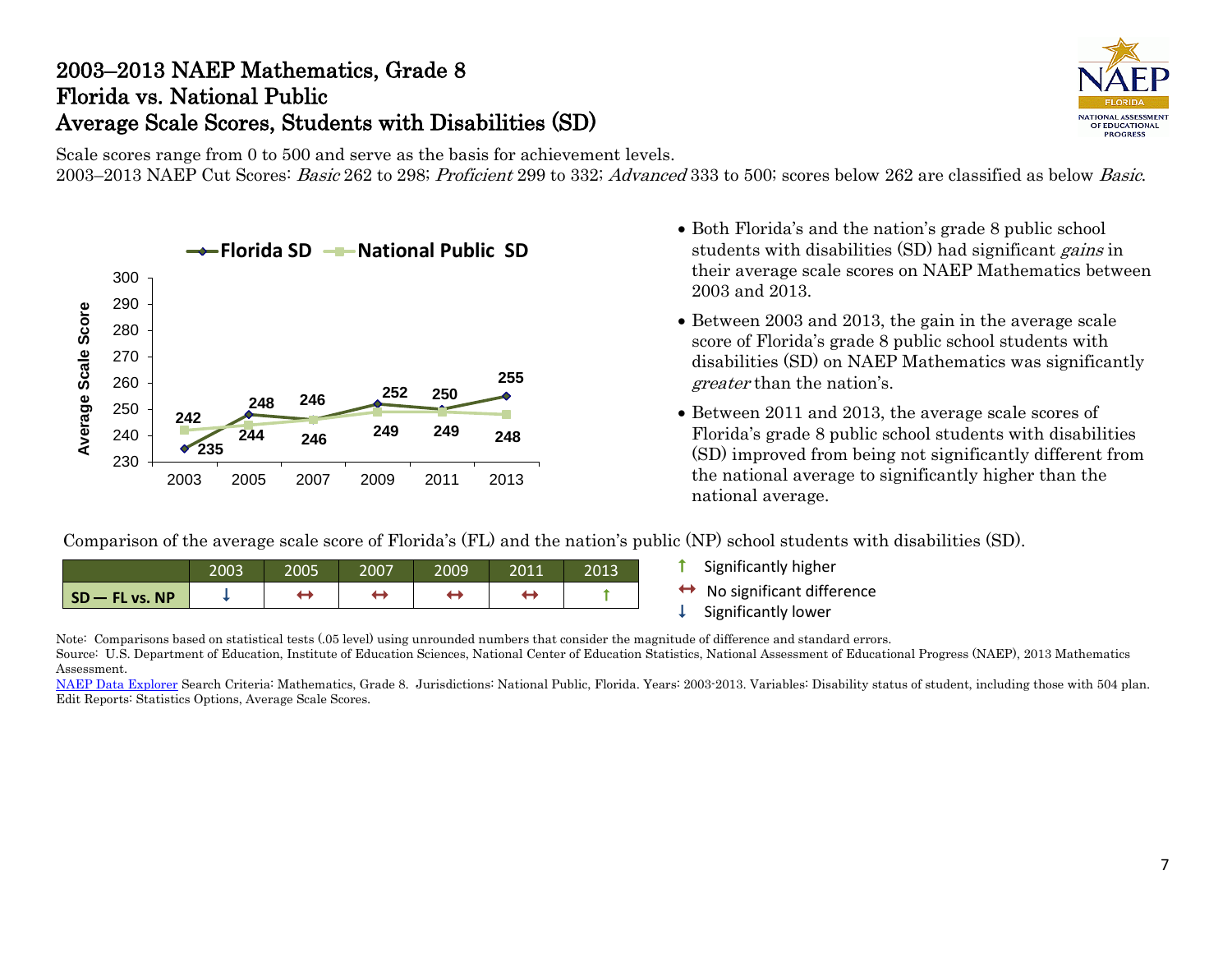### 2003–2013 NAEP Mathematics, Grade 8 Florida vs. National Public Achievement Levels, at or above Basic and at or above Proficient Students with Disabilities (SD)

NATIONAL ASSESSMENT OF EDUCATIONAL **PROGRESS** 

Scale scores range from 0 to 500 and serve as the basis for achievement levels.

2003–2013 NAEP Cut Scores: Basic 262 to 298; Proficient 299 to 332; Advanced 333 to 500; scores below 262 are classified as below Basic.



- There was a significant *gain* in the percentage of both Florida's and the nation's grade 8 public school students with disabilities (SD) performing at or above Basic and the nation's SD performing at or above Proficient on NAEP Mathematics between 2003 and 2013.
- Between 2003 and 2013, the changes in the percentages of Florida's grade 8 public school students with disabilities (SD) performing at or above Basic on NAEP Mathematics were significantly *greater* than the nation's.
- Between 2011 and 2013, the percentage Florida's grade 8 public school students with disabilities (SD) performing at or above Basic improved from being not significantly different from the nation to greater than the nation.

Comparison of the percentages of Florida's (FL) and the nation's public (NP) school students with disabilities (SD) performing at or above Basic and at or above Proficient.

|                                              | 2003              | 2005 | 2007 | 2009 | 2011 | 2013 |
|----------------------------------------------|-------------------|------|------|------|------|------|
| SD at or above Basic - FL vs. NP             |                   |      |      |      |      |      |
| SD at or above <i>Proficient</i> – FL vs. NP | $\leftrightarrow$ |      |      |      |      |      |

- Significantly higher
- No significant difference
- Significantly lower T

Notes: Comparisons based on statistical tests (.05 level) using unrounded numbers that consider the magnitude of difference and standard errors. at or above Basic: Partial mastery of prerequisite knowledge and skills needed for proficient work; at or above Proficient: Mastery of complex material; higher than grade level performance. Source: U.S. Department of Education, Institute of Education Sciences, National Center of Education Statistics, National Assessment of Educational Progress (NAEP), 2013 Mathematics

Assessment.

[NAEP Data Explorer](http://nces.ed.gov/nationsreportcard/naepdata/) Search Criteria: Mathematics, Grade 8. Jurisdictions: National Public, Florida. Years: 2003-2013. Variables: Disability status of student, including those with 504 plan. Edit Reports: Statistics Options, Achievement Levels, Cumulative.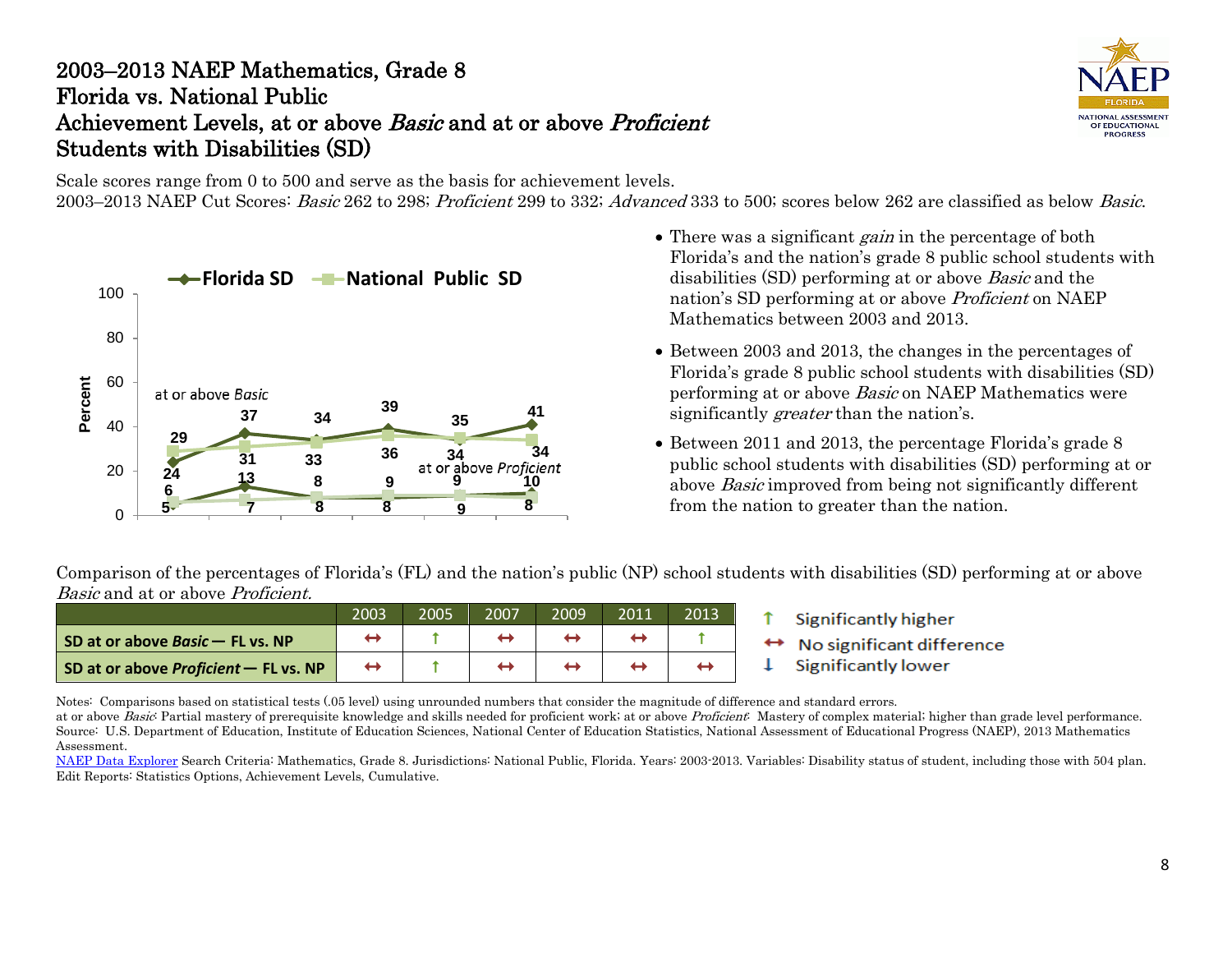## 2003–2013 NAEP Mathematics, Grade 8 Florida vs. National Public Average Scale Scores, English Language Learners (ELLs)



Scale scores range from 0 to 500 and serve as the basis for achievement levels. 2003–2013 NAEP Cut Scores: Basic 262 to 298; Proficient 299 to 332; Advanced 333 to 500; scores below 262 are classified as below Basic.



- **Florida ELL National Public ELL** The nation's grade 8 public school English language learners (ELLs) made a significant gain in their average scale scores on NAEP Mathematics between 2003 and 2013. Florida's ELL average scale score change between 2003 and 2013 was not significant.
	- Between 2003 and 2013, the changes in the average scale scores of Florida's and the nation's grade 8 public school English language learners (ELLs) on NAEP Mathematics were not significantly different.

Comparison of the average scale scores of Florida's (FL) and the nation's public (NP) school English language learners (ELLs).

|                        | 2003 | 2005 | 2007 | 2009 | 2011 | 2013 |
|------------------------|------|------|------|------|------|------|
| <b>ELL - FL vs. NP</b> |      |      |      |      |      |      |

- **1** Significantly higher
- $\leftrightarrow$  No significant difference<br>  $\downarrow$  Significantly lower
- 

Note: Comparisons based on statistical tests (.05 level) using unrounded numbers that consider the magnitude of difference and standard errors. Source: U.S. Department of Education, Institute of Education Sciences, National Center of Education Statistics, National Assessment of Educational Progress (NAEP), 2013 Mathematics Assessment.

[NAEP Data Explorer](http://nces.ed.gov/nationsreportcard/naepdata/) Search Criteria: Mathematics, Grade 8. Jurisdictions: National Public, Florida. Years: 2003-2013. Variables: Status as English Language Learner, 2 categories. Edit Reports: Statistics Options, Average Scale Scores.